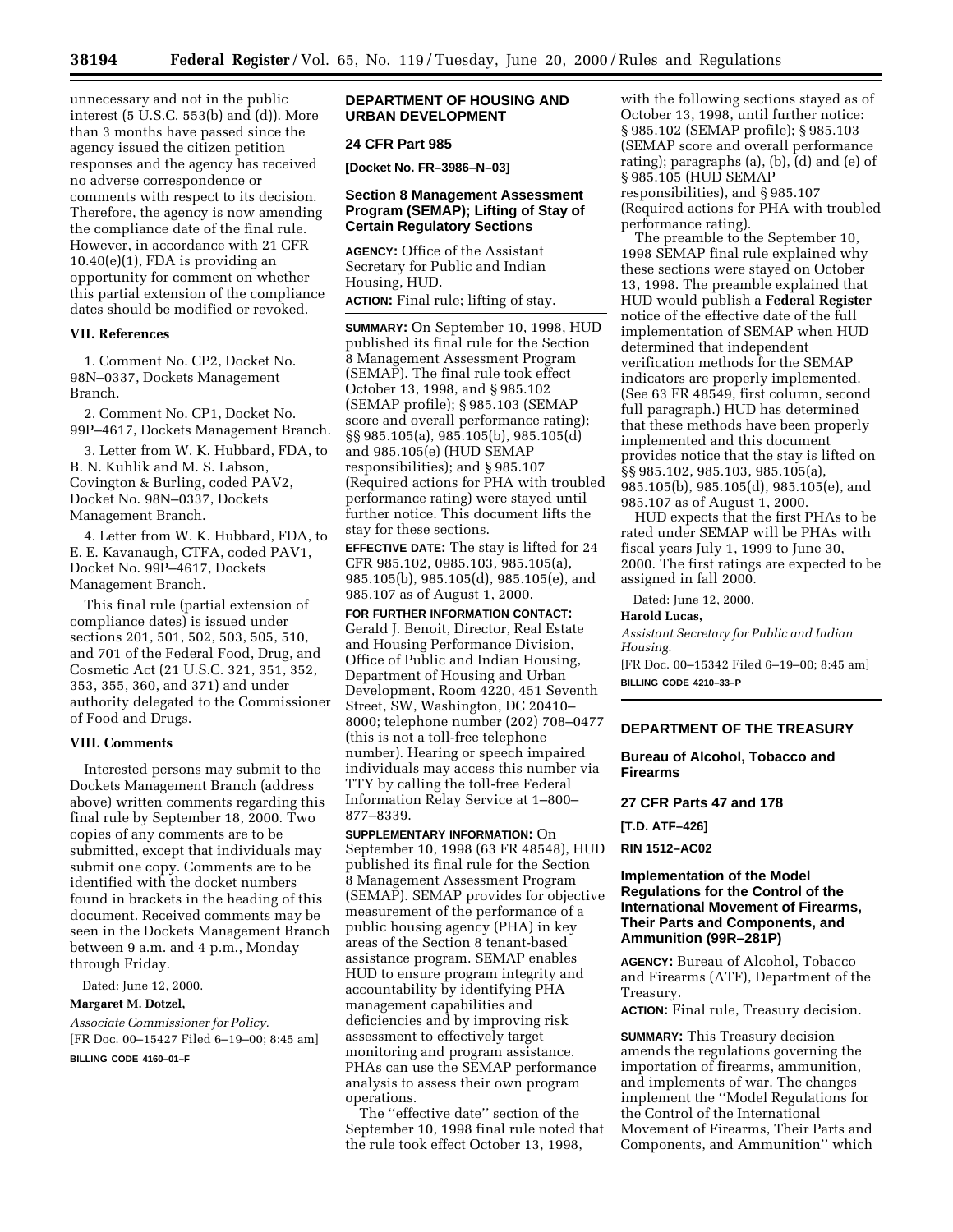President Clinton directed the Secretaries of State, Commerce, and Treasury to implement after the second Summit of the Americas, in Santiago, Chile. The purpose of the Model Regulations is to provide standardized procedures for the international movement of firearms, their parts and components, and ammunition so as to prevent illegal trafficking in these articles. This final rule also makes technical and conforming amendments to certain sections of the regulations. In addition, this final rule revokes Rev. Rul. 69–309.

**DATES:** This rule is effective June 20, 2000.

## **FOR FURTHER INFORMATION CONTACT:**

Lawrence G. White, Firearms and Explosives Imports Branch, Bureau of Alcohol, Tobacco and Firearms, 650 Massachusetts Avenue, NW., Washington, DC 20226 (202–927–8320). **SUPPLEMENTARY INFORMATION:**

## *Background—CICAD Changes*

On April 18, 1998, at the second Summit of the Americas, in Santiago, Chile, President Clinton announced that the United States would issue regulations implementing the ''Model Regulations for the Control of the International Movement of Firearms, Their Parts and Components, and Ammunition'' (the ''Model Regulations''). The Model Regulations were drafted by the Inter-American Drug Abuse Control Commission (''CICAD'') at the request of the Organization of American States. The purpose of the Model Regulations is to provide standardized procedures for the international movement of firearms, their parts and components, and ammunition so as to prevent illegal trafficking in these articles.

To further these objectives, the President directed the U.S. Secretaries of State, Commerce, and Treasury to implement the Model Regulations. In response to the President's directive, on April 12, 1999, the Department of State published in the **Federal Register** amendments to the International Traffic in Arms Regulations (64 FR 17531). The Department of Commerce published its amended regulations in the **Federal Register** on April 13, 1999 (64 FR 17968). In this final rule, ATF is amending its regulations and affected forms to comply with the Model Regulations.

ATF is responsible for administering the import provisions of the Arms Export Control Act (AECA) and the Gun Control Act (GCA). The regulatory amendments required by the President's directive necessitate changes to AECA

regulations in 27 CFR part 47 and GCA regulations in 27 CFR part 178. Changes made by this final rule include the following:

# *1. Inclusion of Final Recipient Information on Import Permits*

The import permit must identify the final recipient, if known, of an imported firearm, firearm part, or ammunition. Identification is to include name, address, telephone and fax numbers, country of residence, representative's name if a commercial or government body, citizenship, and signature. Conforming changes have been made to the regulations in 27 CFR  $47.42(a)(1)(v)$ , 178.112(b)(1)(v), and 178.113(b)(1)(v).

# *2. Presentation of Export License to U.S. Customs To Effect Release of Firearms, Firearms Parts, and Ammunition*

A licensed importer must present the import permit (ATF Form 6—Part I), a release form identifying the goods imported (ATF Form 6A), and a copy of the export license from the exporting country in order to effect the release of firearms, firearms parts, or ammunition from U.S. Customs. If the country of export does not require the issuance of an export license, the licensed importer instead must present a certification, under penalty of perjury, to that effect. Currently, only the ATF Form 6—Part I and ATF Form 6A must be presented to U.S. Customs. The new requirement applies only to commercial (*i.e.,* imports by registered/licensed importers for purposes of resale) importations of firearms, firearms parts, and ammunition. Conforming changes have been made to the regulations in 27 CFR 47.45(a) and 178.112(c).

## *3. Regulatory Requirement for Specific Information on Import Permit*

AECA regulations set forth the requirement for obtaining an import permit but do not specify the information that must be included on the permit application. Though ATF already obtains all information mandated by the Model Regulations through its design of and instructions on the ATF Form 6—Part I, the AECA regulation is being amended to itemize specific information required on the form. Conforming changes have been made to the regulations in 27 CFR 47.42(a).

#### *4. Revision of Parts Exemption*

The exemption in 27 CFR 47.41(c) is being revised to reduce the value of the parts and components that may be imported without a permit from \$500 to \$100. This change maintains the original intent behind the exemption,

which was to provide a simplified method for importers to replace minor parts (*e.g.,* springs and screws) damaged during the initial shipment, while maintaining controls over more substantial imports, as required by the Model Regulations.

## *Technical and Conforming Amendments to Regulations*

We have identified several amendments and conforming changes to the regulations that are needed to provide uniformity in chapter I of title 27, CFR. These amendments are contained in parts 47 and 178. The amendments merely improve the clarity of the regulations, simplify regulatory requirements, or implement foreign policy as directed by the Department of State. ATF's administration of the import provisions of the AECA is subject to the guidance of the Secretaries of State and Defense on matters affecting world peace and the external security and foreign policy of the United States. The amendments to parts 47 and 178 are as follows:

1. Department of State regulations in 22 CFR part 129 place registration requirements on persons engaged in brokering activities related to the import of defense articles. A new subparagraph is being added to section 47.2, ''Relation to other laws and regulations,'' to crossreference the Department of State regulations in 22 CFR part 129.

2. The name of the Department of State's Office of Munitions Control has been changed to the Office of Defense Trade Controls. Section 47.21 is being amended to reflect this change.

3. ATF Publication 1322.1, Public Use Forms, is no longer available from the Superintendent of Documents, Government Printing Office. Accordingly, section 47.35 is being amended to delete the reference to the availability of this publication.

4. The wording in section 47.41(a) is being changed to clarify the relationship between the permit requirements in parts 178 and 179 and the permit requirements in part 47.

5. In an undated letter received by ATF on December 22, 1999, the Department of State provided advice to ATF concerning the importation into the United States of foreign-origin defense articles. The letter requested that ATF require a statement on the import application certifying, in the case of defense articles of foreign manufacture, to the origin of the articles. ATF is amending the regulations in section 47.42(a) to implement this advice. Appropriate changes have also been made to the ATF Form 6.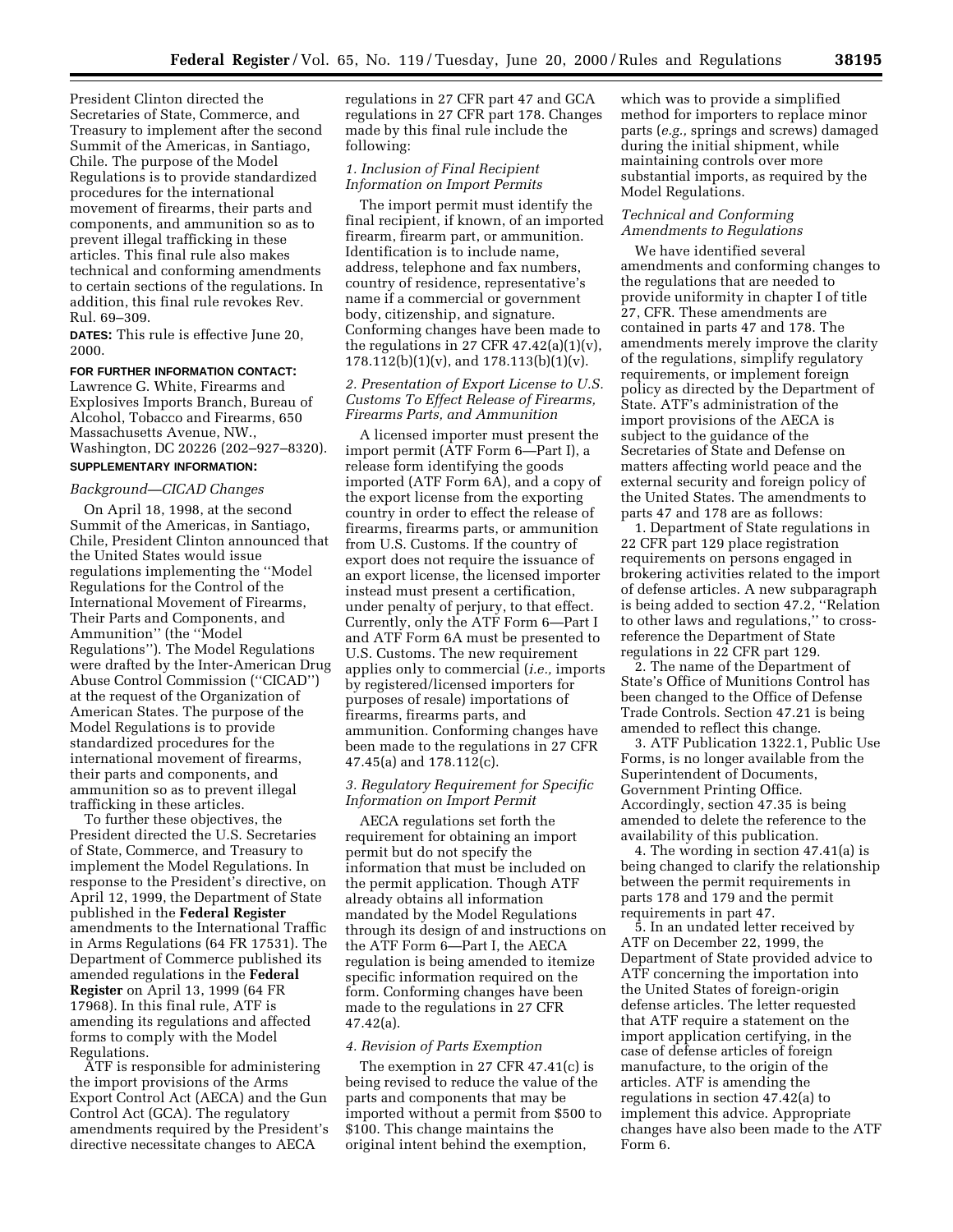6. The use of copies of import permits to effect the release of defense articles from U.S. Customs will be permitted to help relieve the administrative burden on the importer. Conforming changes have been made to the regulations in section 47.43(c).

7. The Department of State, by letter dated November 2, 1998, directed ATF to revise its procedures for regulating the import of U.S. Government-granted or sold defense articles on the United States Munitions List (USML). Specifically, ATF is to deny all applications, with limited exceptions, for the import of these articles. The limited exceptions allowed by the State Department will require importers to first obtain and submit with their import permit applications re-transfer authorizations from the State Department.

A re-transfer authorization indicates the foreign government has properly asked, and has been granted, authority to re-transfer such articles. Other criteria for meeting the terms of the exception are unchanged. Conforming changes have been made to the regulations in section 47.57(b)(1).

8. The requirement for a licensed importer to report on ATF Form 6A the serial numbers of imported firearms within 15 days after their release from Customs has been added to the GCA regulations governing import procedures. ATF Form 6A already requires this information by directions contained in block 9b of the form. Conforming changes have been made to the regulations in section 178.112(d)(1).

9. The required retention of ATF Form 6—Part I and ATF Form 6A for at least 20 years by GCA licensees and at least 6 years by AECA registrants not licensed under the GCA is made explicit by adding references to both forms in record retention requirements. This change affects regulations in sections 47.34(b) and 178.129(d).

### *Rev. Rul. 69–309*

The CICAD Model Regulations specify the minimum information that must be included on import licenses and the procedures for obtaining the release of imported firearms and ammunition from Customs custody. In reviewing the rules and regulations governing firearms imports, ATF has re-examined Rev. Rul. 69–309 (1969–1 C.B. 361), issued in 1969 by the Internal Revenue Service, ATF's predecessor agency. This ruling held that members of the U.S. Armed Forces returning from active duty outside the U.S. may import, without an import permit, up to 3 rifles or shotguns and not more than 1,000 rounds of ammunition. ATF believes that this

ruling is inconsistent with the CICAD Model Regulations, since no advance authorization is required for such importations. Accordingly, Rev. Rul. 69–309 is hereby revoked. It should be noted that servicemen returning to the U.S. from overseas duty may still import personal firearms pursuant to 18 U.S.C. 925(a)(4) and 27 CFR 178.114.

## *Executive Order 12866*

Because the amendments to 27 CFR Part 47 involve a foreign affairs function of the United States, Executive Order 12866 does not apply. With respect to the amendments to 27 CFR part 178, it has been determined that this rule is not a significant regulatory action as defined in Executive Order 12866.

# *Administrative Procedure Act*

The amendments made to 27 CFR part 47 are excluded from the rulemaking provisions of 5 U.S.C. 553 because they involve a foreign affairs function of the United States. With respect to the amendments made to 27 CFR part 178, all changes are of a technical, nonsubstantive nature. Accordingly, it is not necessary to issue this Treasury decision with notice and public procedure thereon under 5 U.S.C. 553(b) or subject to the effective date limitations in 5 U.S.C. 553(d).

## *Regulatory Flexibility Act*

The provisions of the Regulatory Flexibility Act (5 U.S.C. 601 *et seq.*) do not apply to this final rule because no notice of proposed rulemaking is required.

### *Paperwork Reduction Act*

These regulations are being issued without prior notice and public procedure pursuant to the Administrative Procedure Act (5 U.S.C. 553). For this reason, the collections of information contained in these regulations have been reviewed under the requirements of the Paperwork Reduction Act (44 U.S.C. 3507(j)) and, pending receipt and evaluation of public comments, approved by the Office of Management and Budget (OMB) under control numbers 1512– 0017 and 1512–0019. An agency may not conduct or sponsor, and a person is not required to respond to, a collection of information unless it displays a valid control number assigned by OMB.

Comments concerning the collections of information should be directed to the Office of Management and Budget, Attention: Desk Officer for the Department of the Treasury, Bureau of Alcohol, Tobacco and Firearms, Office of Information and Regulatory Affairs, Washington, DC 20503, with copies to

the Chief, Document Services Branch, Room 3110, Bureau of Alcohol, Tobacco and Firearms, 650 Massachusetts Avenue, NW., Washington, DC 20226. Any such comments should be submitted not later than August 21, 2000. Comments are specifically requested concerning:

Whether the proposed collections of information are necessary for the proper performance of the function of the Bureau of Alcohol, Tobacco and Firearms, including whether the information will have practical utility; the accuracy of the estimated burden associated with the proposed collections of information (see below); how the quality, utility, and clarity of the information to be collected may be enhanced, and; how the burden of complying with the proposed collections of information may be minimized, including through the application of automated collection techniques or other forms of information technology.

The new collections of information under OMB control number 1512–0017 are in 27 CFR 47.42(a)(1), 47.57(b)(1),  $178.112(b)(1)(v)$ , and  $178.113(b)(1)(v)$ . The new collections of information under OMB control number 1512–0019 are in 27 CFR 47.45(a), 178.112(c) and (d)(1). This information is required to ensure compliance with the import provisions of the Gun Control Act and Arms Export Control Act. This information will be used to ensure that defense articles are lawfully imported into the United States. The collections of information are mandatory. The likely respondents are businesses and individuals.

*For collections of information under OMB control number 1512–0017:*

*Estimated total annual reporting burden:* 4,500 hours.

*Estimated annual burden per respondent:* .5 hours.

*Estimated number of respondents:* 9,000.

*Estimated annual frequency of responses:* 1.

*For collections of information under OMB control number 1512–0019:*

*Estimated total annual reporting burden:* 8,000 hours.

*Estimated annual burden per respondent:* .4 hours.

*Estimated number of respondents:* 20,000.

*Estimated annual frequency of responses:* 1.

# *Compliance With 5 U.S.C. Chapter 8*

In accordance with 5 U.S.C. 808(2), ATF has found that, consistent with guidance from the Department of State and for reasons of the foreign policy of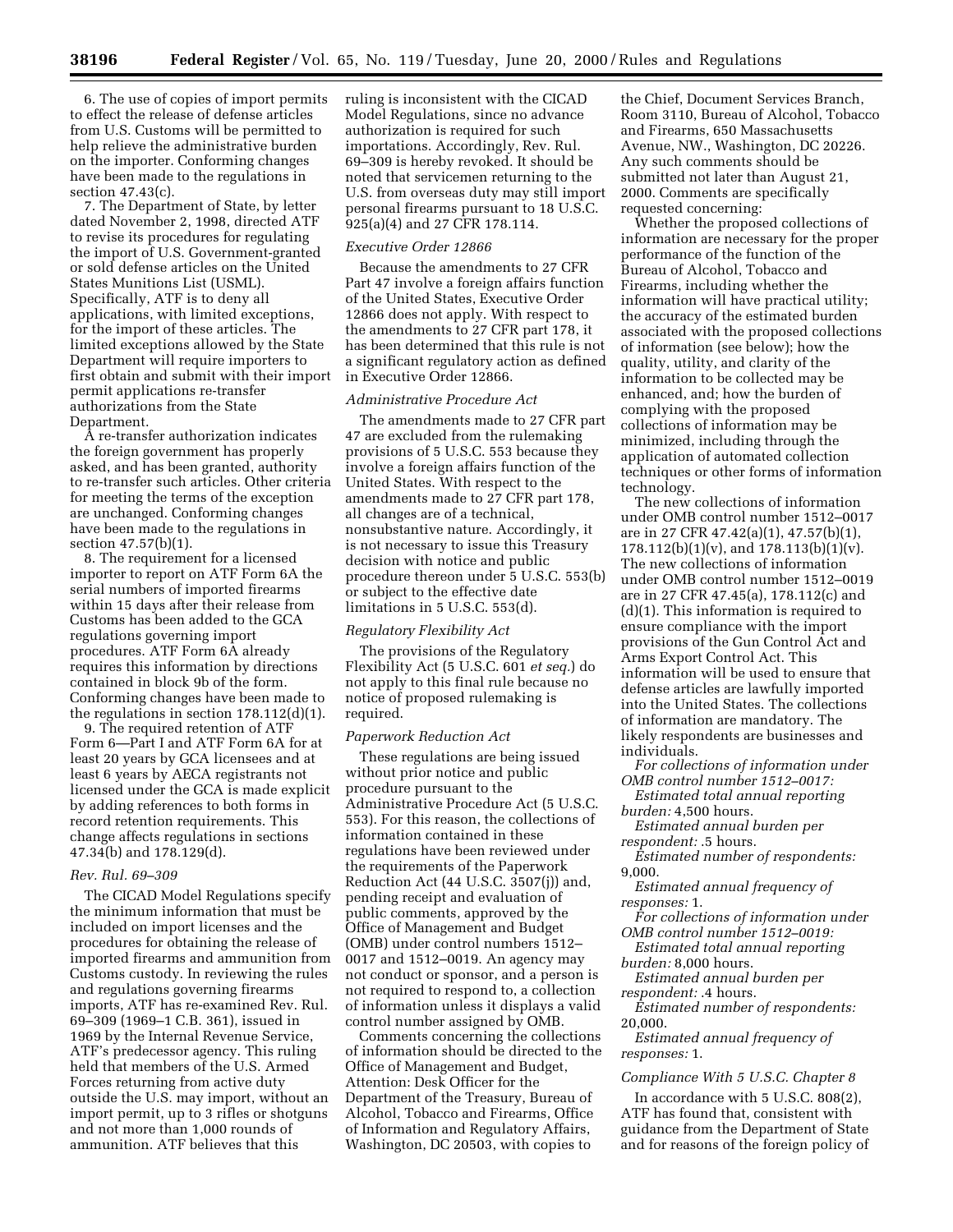the United States, notice and public procedure are unnecessary and contrary to the public interest.

#### *Disclosure*

Copies of this final rule will be available for public inspection during normal business hours at: ATF Public Reading Room, Room 6480, 650 Massachusetts Avenue NW, Washington, DC.

## *Drafting Information*

The authors of this document are Scott Mendoza, Senior Operations Officer, Detroit Field Division, and James P. Ficaretta, Regulations Division, Bureau of Alcohol, Tobacco and Firearms.

## **List of Subjects**

### *27 CFR Part 47*

Administrative practice and procedure, Arms control, Arms and munitions, Authority delegation, Chemicals, Customs duties and inspection, Imports, Penalties, Reporting and recordkeeping requirements, Scientific equipment, Seizures and forfeitures.

## *27 CFR Part 178*

Administrative practice and procedure, Arms and ammunition, Authority delegations, Customs duties and inspection, Exports, Imports, Military personnel, Penalties, Reporting requirements, Research, Seizures and forfeitures, and Transportation.

## **Authority and Issuance**

For the reasons discussed in the preamble, ATF amends 27 CFR parts 47 and 178 as follows:

# **PART 47—IMPORTATION OF ARMS, AMMUNITION AND IMPLEMENTS OF WAR**

**Paragraph 1.** The authority citation for 27 CFR part 47 continues to read as follows:

**Authority:** 22 U.S.C. 2778.

Par. 2. Section 47.2 is amended by adding a new paragraph (d) to read as follows:

## **§ 47.2 Relation to other laws and regulations.**

\* \* \* \* \* (d) For provisions requiring the registration of persons engaged in the business of brokering activities with respect to the importation of any defense article or defense service, see Department of State regulations in 22 CFR part 129.

#### **§ 47.21 [Amended]**

Par. 3. Section 47.21 is amended by removing ''Office of Munitions Control'' in the introductory text and in Category XXI of the U.S. Munitions Import List and adding in their place ''Office of Defense Trade Controls''.

**Par. 4.** Section 47.34(b) is amended by adding a comma after the word ''disposition'', by removing the phrase ''by the registrant'' and adding in its place ''including Forms 6 and 6A'', and by adding a new sentence at the end of paragraph (b) to read as follows:

### **§ 47.34 Maintenance of records by persons required to register as importers of Import List articles.**

\* \* \* \* \* (b) \* \* \* See § 178.129 of this chapter for articles subject to import control under part 178 of this chapter.

#### **§ 47.35 [Amended]**

\* \* \* \* \*

**Par. 5.** Section 47.35 is amended by removing paragraph (b) and by redesignating paragraph (c) as paragraph (b).

Par. 6. Section 47.41 is amended by revising paragraphs (a) and (c) to read as follows:

## **§ 47.41 Permit requirement.**

(a) Articles on the U.S. Munitions Import List will not be imported into the United States except pursuant to a permit under this subpart issued by the Director. For articles subject to control under parts 178 or 179 of this chapter, a separate permit is not necessary.

\* \* \* \* \* (c) A permit is not required for the importation of—

(1)(i) The U.S. Munitions Import List articles from Canada, except articles enumerated in Categories I, II, III, IV, VI(e), VIII(a), XVI, and XX; and

(ii) Nuclear weapons strategic delivery systems and all specifically designed components, parts, accessories, attachments, and associated equipment thereof (see Category XXI); or

(2) Minor components and parts for Category I(a) and I(b) firearms, except barrels, cylinders, receivers (frames) or complete breech mechanisms, when the total value does not exceed \$100 wholesale in any single transaction.

Par. 7. Section 47.42(a) is revised to read as follows:

#### **§ 47.42 Application for permit.**

(a)(1) Persons required to obtain a permit as provided in § 47.41 must file a Form 6—Part I, in triplicate, with the Director. The application must be signed and dated and must contain the information requested on the form, including:

(i) The name, address, telephone number, license and registration number, if any (including expiration date) of the importer;

(ii) The country from which the defense article is to be imported;

(iii) The name and address of the foreign seller and foreign shipper;

(iv) A description of the defense article to be imported, including—

(A) The name and address of the manufacturer;

(B) The type (e.g., rifle, shotgun, pistol, revolver, aircraft, vessel, and in the case of ammunition only, ball, wadcutter, shot, etc.);

(C) The caliber, gauge, or size;

(D) The model;

(E) The length of barrel, if any (in inches);

(F) The overall length, if a firearm (in inches);

(G) The serial number, if known; (H) Whether the defense article is new or used;

(I) The quantity;

(J) The unit cost of the firearm, firearm barrel, ammunition, or other defense article to be imported;

(K) The category of U.S. Munitions Import List under which the article is regulated;

(v) The specific purpose of importation, including final recipient information if different from the importer; and

(vi) Certification of origin.

(2)(i) If the Director approves the application, such approved application will serve as the permit to import the defense article described therein, and importation of such defense article may continue to be made by the licensed/ registered importer (if applicable) under the approved application (permit) during the period specified thereon. The Director will furnish the approved application (permit) to the applicant and retain two copies thereof for administrative use.

(ii) If the Director disapproves the application, the licensed/registered importer (if applicable) will be notified of the basis for the disapproval.

\* \* \* \* \*

# **§ 47.43 [Amended]**

**Par. 8.** Section 47.43(c) is amended by removing the second sentence.

Par. 9. Section 47.45 is amended by revising paragraphs (a) and (b) to read as follows:

### **§ 47.45 Importation.**

(a) Articles subject to the import permit procedures of this subpart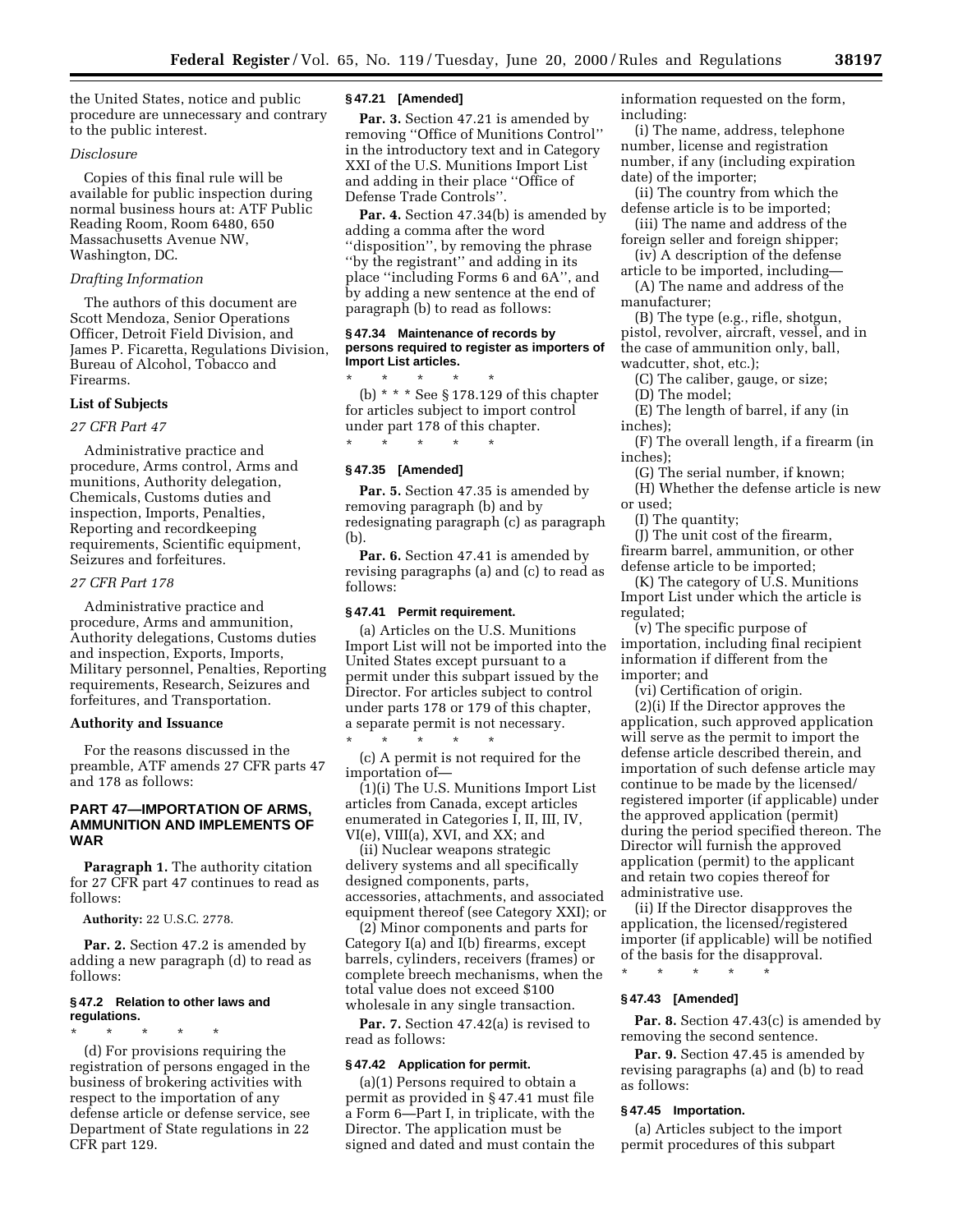imported into the United States may be released from Customs custody to the person authorized to import same upon his showing that he has a permit from the Director for the importation of the article or articles to be released.

For articles in Categories I and III imported by a registered importer, the importer will also submit to Customs a copy of the export license authorizing the export of the article or articles from the exporting country. If the exporting country does not require issuance of an export license, the importer must submit a certification, under penalty of perjury, to that effect.

(1) In obtaining the release from Customs custody of an article imported pursuant to a permit, the permit holder will prepare Form 6A, in duplicate, and furnish the original to the Customs officer releasing the article. The Customs officer will, after certification, forward the original ATF Form 6A to the address specified on the form.

(2) The ATF Form 6A must contain the information requested on the form, including:

(i) The name, address, and license number (if any) of the importer;

(ii) The name of the manufacturer of the defense article;

(iii) The country of manufacture;

(iv) The type;

(v) The model;

(vi) The caliber, gauge, or size;

(vii) The serial number in the case of

firearms, if known; and (viii) The number of defense articles released.

(b) Within 15 days of the date of their release from Customs custody, the importer of the articles released will forward to the address specified on the form a copy of Form 6A on which will be reported any error or discrepancy appearing on the Form 6A certified by Customs and serial numbers if not previously provided on ATF Form 6A. \* \* \* \* \*

Par. 10. Section 47.57 is amended by revising paragraphs (a) through (c) to read as follows:

## **§ 47.57 U.S. military defense articles.**

(a)(1) Notwithstanding any other provision of this part or of parts 178 or 179 of this chapter, no military defense article of United States manufacture may be imported into the United States if such article was furnished to a foreign government under a foreign assistance or foreign military sales program of the United States.

(2) The restrictions in paragraph (a)(1) of this section cover defense articles which are advanced in value or improved in condition in a foreign

country, but do not include those which have been substantially transformed as to become, in effect, articles of foreign manufacture.

(b) Paragraph (a) of this section will not apply if:

(1) The applicant submits with the ATF Form 6—Part I application written authorization from the Department of State to import the defense article; and

(2) In the case of firearms, such firearms are curios or relics under 18 U.S.C. 925(e) and the person seeking to import such firearms provides a certification of a foreign government that the firearms were furnished to such government under a foreign assistance or foreign military sales program of the United States and that the firearms are owned by such foreign government. (See § 178.118 of this chapter providing for the importation of certain curio or relic handguns, rifles and shotguns.)

(c) For the purpose of this section, the term ''military defense article'' includes all defense articles furnished to foreign governments under a foreign assistance or foreign military sales program of the United States as set forth in paragraph (a) of this section.

## **PART 178—COMMERCE IN FIREARMS AND AMMUNITION**

\* \* \* \* \*

**Par. 11.** The authority citation for 27 CFR part 178 continues to read as follows:

**Authority:** 5 U.S.C. 552(a); 18 U.S.C. 847, 921–930; 44 U.S.C. 3504(h).

**Par. 12.** Section 178.112 is amended by revising paragraphs (b), (c), and (d), and by adding a parenthetical text at the end of the section to read as follows:

## **§ 178.112 Importation by a licensed importer.**

\* \* \* \* \* (b)(1) An application for a permit, ATF Form 6—Part I, to import or bring a firearm, firearm barrel, or ammunition into the United States or a possession thereof under this section must be filed, in triplicate, with the Director. The application must be signed and dated and must contain the information requested on the form, including:

(i) The name, address, telephone number, and license number (including expiration date) of the importer;

(ii) The country from which the firearm, firearm barrel, or ammunition is to be imported;

(iii) The name and address of the foreign seller and foreign shipper;

(iv) A description of the firearm, firearm barrel, or ammunition to be imported, including:

(A) The name and address of the manufacturer;

(B) The type (*e.g.,* rifle, shotgun, pistol, revolver and, in the case of ammunition only, ball, wadcutter, shot, etc.);

(C) The caliber, gauge, or size;

(D) The model;

(E) The barrel length, if a firearm or firearm barrel (in inches);

(F) The overall length, if a firearm (in inches);

(G) The serial number, if known; (H) Whether the firearm is new or

used;

(I) The quantity;

(J) The unit cost of the firearm, firearm barrel, or ammunition to be imported;

(v) The specific purpose of importation, including final recipient information if different from the importer;

(vi) Verification that if a firearm, it will be identified as required by this part; and

(vii)(A) If a firearm or ammunition imported or brought in for scientific or research purposes, a statement describing such purpose; or

(B) If a firearm or ammunition for use in connection with competition or training pursuant to Chapter 401 of Title 10, U.S.C., a statement describing such intended use; or

(C) If an unserviceable firearm (other than a machine gun) being imported as a curio or museum piece, a description of how it was rendered unserviceable and an explanation of why it is a curio or museum piece; or

(D) If a firearm other than a surplus military firearm, of a type that does not fall within the definition of a firearm under section 5845(a) of the Internal Revenue Code of 1986, and is for sporting purposes, an explanation of why the firearm is generally recognized as particularly suitable for or readily adaptable to sporting purposes; or

(E) If ammunition being imported for sporting purposes, a statement why the ammunition is particularly suitable for or readily adaptable to sporting purposes; or

(F) If a firearm barrel for a handgun, an explanation why the handgun is generally recognized as particularly suitable for or readily adaptable to sporting purposes. (2)(i) If the Director approves the application, such approved application will serve as the permit to import the firearm, firearm barrel, or ammunition described therein, and importation of such firearms, firearm barrels, or ammunition may continue to be made by the licensed importer under the approved application (permit) during the period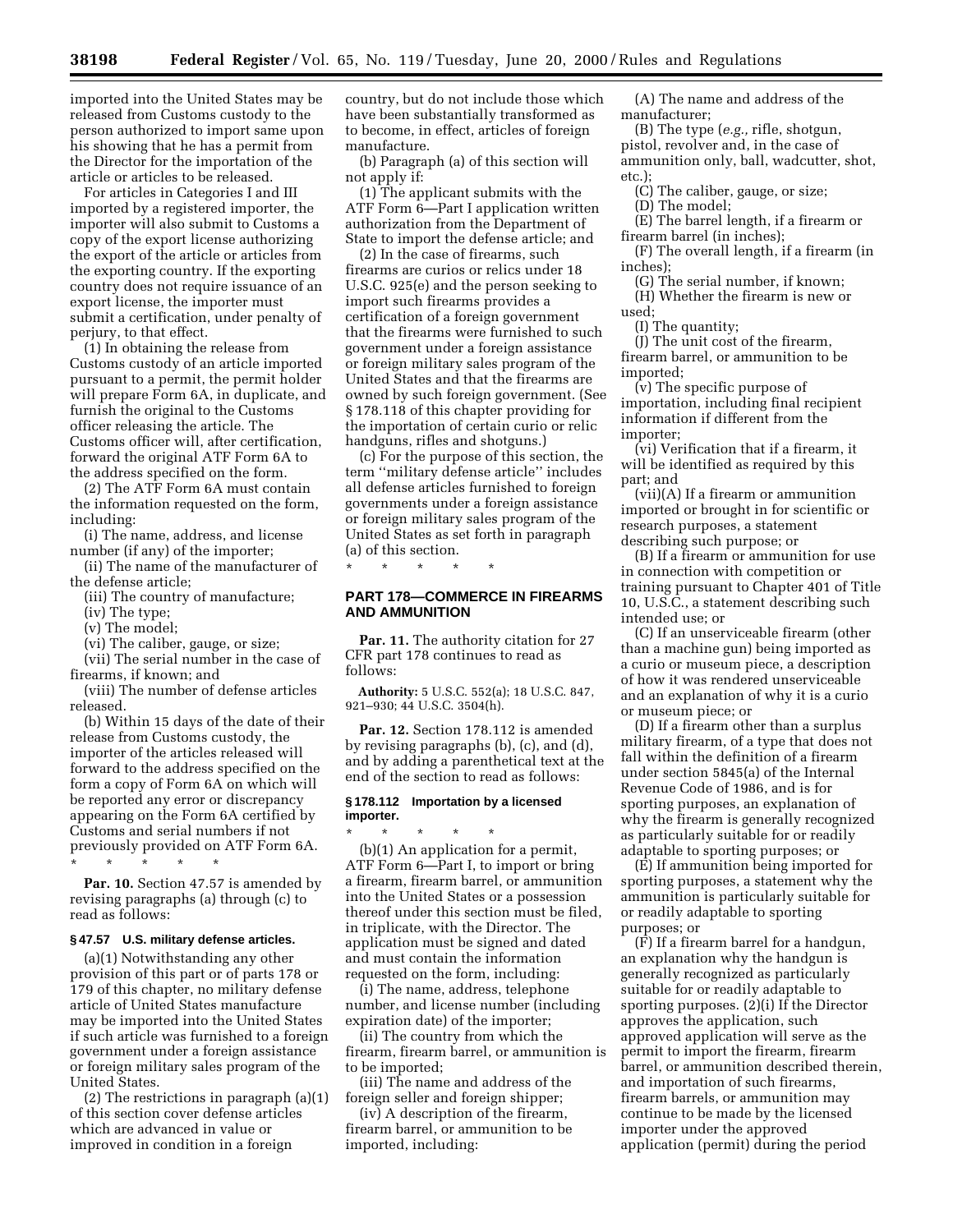specified thereon. The Director will furnish the approved application (permit) to the applicant and retain two copies thereof for administrative use.

(ii) If the Director disapproves the application, the licensed importer will be notified of the basis for the disapproval.

(c) A firearm, firearm barrel, or ammunition imported or brought into the United States or a possession thereof under the provisions of this section by a licensed importer may be released from Customs custody to the licensed importer upon showing that the importer has obtained a permit from the Director for the importation of the firearm, firearm barrel, or ammunition to be released. The importer will also submit to Customs a copy of the export license authorizing the export of the firearm, firearm barrel, or ammunition from the exporting country. If the exporting country does not require issuance of an export license, the importer must submit a certification, under penalty of perjury, to that effect.

(1) In obtaining the release from Customs custody of a firearm, firearm barrel, or ammunition authorized by this section to be imported through the use of a permit, the licensed importer will prepare ATF Form 6A, in duplicate, and furnish the original ATF Form 6A to the Customs officer releasing the firearm, firearm barrel, or ammunition. The Customs officer will, after certification, forward the ATF Form 6A to the address specified on the form.

(2) The ATF Form 6A must contain the information requested on the form, including:

(i) The name, address, and license number of the importer;

(ii) The name of the manufacturer of the firearm, firearm barrel, or ammunition;

(iii) The country of manufacture;

(iv) The type;

(v) The model;

(vi) The caliber, gauge, or size;

(vii) The serial number in the case of firearms, if known; and

(viii) The number of firearms, firearm barrels, or rounds of ammunition released.

(d) Within 15 days of the date of release from Customs custody, the licensed importer must:

(1) Forward to the address specified on the form a copy of ATF Form 6A on which must be reported any error or discrepancy appearing on the ATF Form 6A certified by Customs and serial numbers if not previously provided on ATF Form 6A;

(2) Pursuant to § 178.92, place all required identification data on each imported firearm if same did not bear such identification data at the time of its release from Customs custody; and

(3) Post in the records required to be maintained by the importer under subpart H of this part all required information regarding the importation.

(Paragraph (b) approved by the Office of Management and Budget under control number 1512–0017; paragraphs (c) and (d) approved by the Office of Management and Budget under control number 1512–0019)

**Par. 13.** Section 178.113 is amended by revising paragraphs (b) and (c) and by adding a parenthetical text at the end of the section to read as follows:

# **§ 178.113 Importation by other licensees.** \* \* \* \* \*

(b)(1) An application for a permit, ATF Form 6—Part I, to import or bring a firearm, firearm barrel, or ammunition into the United States or a possession thereof by a licensee, other than a licensed importer, must be filed, in triplicate, with the Director. The application must be signed and dated and must contain the information requested on the form, including:

(i) The name, address, telephone number, and license number (including expiration date) of the applicant;

(ii) The country from which the firearm, firearm barrel, or ammunition is to be imported;

(iii) The name and address of the foreign seller and foreign shipper;

(iv) A description of the firearm, firearm barrel, or ammunition to be imported, including:

(A) The name and address of the manufacturer;

(B) The type (e.g., rifle, shotgun, pistol, revolver and, in the case of ammunition only, ball, wadcutter, shot, etc.);

(C) The caliber, gauge, or size;

(D) The model;

(E) The barrel length, if a firearm or firearm barrel (in inches);

(F) The overall length, if a firearm (in inches);

(G) The serial number, if known; (H) Whether the firearm is new or

used;

(I) The quantity;

(J) The unit cost of the firearm, firearm barrel, or ammunition to be imported;

(v) The specific purpose of importation, including final recipient information if different from the applicant; and

(vi)(A) If a firearm or ammunition imported or brought in for scientific or research purposes, a statement describing such purpose; or

(B) If a firearm or ammunition for use in connection with competition or

training pursuant to Chapter 401 of Title 10, U.S.C., a statement describing such intended use; or

(C) If an unserviceable firearm (other than a machine gun) being imported as a curio or museum piece, a description of how it was rendered unserviceable and an explanation of why it is a curio or museum piece; or

(D) If a firearm other than a surplus military firearm, of a type that does not fall within the definition of a firearm under section 5845(a) of the Internal Revenue Code of 1986, and is for sporting purposes, an explanation of why the firearm is generally recognized as particularly suitable for or readily adaptable to sporting purposes; or

(E) If ammunition being imported for sporting purposes, a statement why the ammunition is particularly suitable for or readily adaptable to sporting purposes; or

(F) If a firearm barrel for a handgun, an explanation why the handgun is generally recognized as particularly suitable for or readily adaptable to sporting purposes.

(2)(i) If the Director approves the application, such approved application will serve as the permit to import the firearm, firearm barrel, or ammunition described therein, and importation of such firearms, firearm barrels, or ammunition may continue to be made by the applicant under the approved application (permit) during the period specified thereon. The Director will furnish the approved application (permit) to the applicant and retain two copies thereof for administrative use.

(ii) If the Director disapproves the application, the applicant will be notified of the basis for the disapproval.

(c) A firearm, firearm barrel, or ammunition imported or brought into the United States or a possession thereof under the provisions of this section may be released from Customs custody to the licensee upon showing that the licensee has obtained a permit from the Director for the importation of the firearm, firearm barrel, or ammunition to be released.

(1) In obtaining the release from Customs custody of a firearm, firearm barrel, or ammunition authorized by this section to be imported through the use of a permit, the licensee will prepare ATF Form 6A, in duplicate, and furnish the original ATF Form 6A to the Customs officer releasing the firearm, firearm barrel, or ammunition. The Customs officer will, after certification, forward the ATF Form 6A to the address specified on the form.

(2) The ATF Form 6A must contain the information requested on the form, including: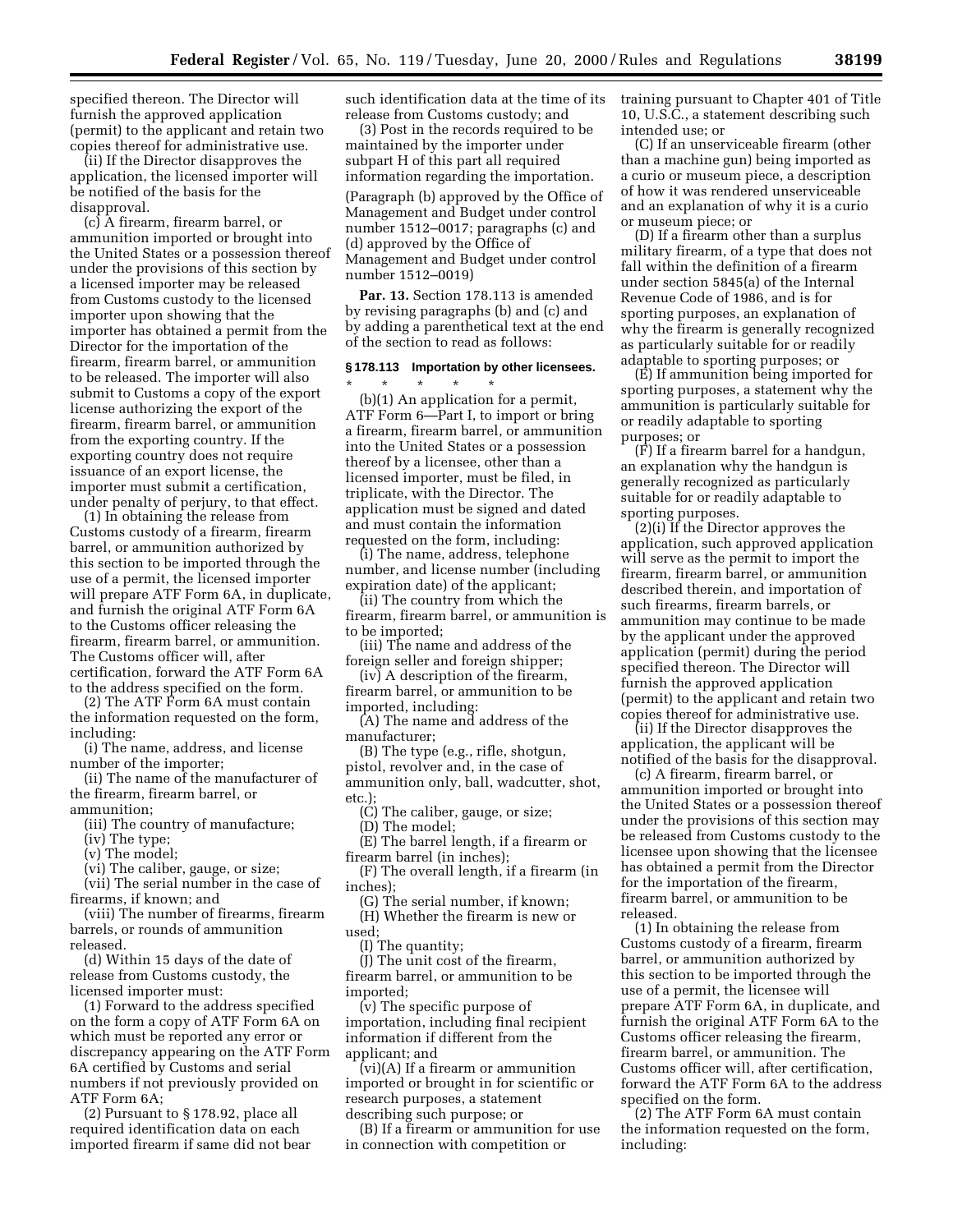(i) The name, address, and license number of the licensee;

(ii) The name of the manufacturer of the firearm, firearm barrel, or ammunition;

(iii) The country of manufacture;

(iv) The type;

(v) The model;

(vi) The caliber, gauge, or size;

(vii) The serial number in the case of firearms; and

(viii) The number of firearms, firearm barrels, or rounds of ammunition released.

(Paragraph (b) approved by the Office of Management and Budget under control number 1512–0017; paragraph (c) approved by the Office of Management and Budget under control number 1512– 0019)

**Par. 14.** Section 178.113a is amended by revising paragraphs (b) and (c) and by adding a parenthetical text at the end of the section to read as follows:

### **§ 178.113a Importation of firearm barrels by nonlicensees.**

\* \* \* \* \*

(b)(1) An application for a permit, ATF Form 6—Part I, to import or bring a firearm barrel into the United States or a possession thereof under this section must be filed, in triplicate, with the Director. The application must be signed and dated and must contain the information requested on the form, including:

(i) The name, address, and telephone number of the applicant;

- (ii) The country from which the firearm barrel is to be imported;
- (iii) The name and address of the foreign seller and foreign shipper;
- (iv) A description of the firearm barrel to be imported, including:

(A) The name and address of the manufacturer;

(B) The type (e.g., rifle, shotgun, pistol, revolver);

(C) The caliber, gauge, or size;

(D) The model;

(E) The barrel length (in inches);

(F) The quantity;

(G) The unit cost of the firearm barrel;

(v) The specific purpose of

importation, including final recipient information if different from the importer; and

(vi) If a handgun barrel, an explanation of why the barrel is for a handgun that is generally recognized as particularly suitable for or readily adaptable to sporting purposes.

(2)(i) If the Director approves the application, such approved application will serve as the permit to import the firearm barrel, and importation of such firearm barrels may continue to be made by the applicant under the approved application (permit) during the period specified thereon. The Director will furnish the approved application (permit) to the applicant and retain two copies thereof for administrative use.

(ii) If the Director disapproves the application, the applicant will be notified of the basis for the disapproval.

(c) A firearm barrel imported or brought into the United States or a possession thereof under the provisions of this section may be released from Customs custody to the person importing the firearm barrel upon showing that the person has obtained a permit from the Director for the importation of the firearm barrel to be released.

(1) In obtaining the release from Customs custody of a firearm barrel authorized by this section to be imported through the use of a permit, the person importing the firearm barrel will prepare ATF Form 6A, in duplicate, and furnish the original ATF Form 6A to the Customs officer releasing the firearm barrel. The Customs officer will, after certification, forward the ATF Form 6A to the address specified on the form.

(2) The ATF Form 6A must contain the information requested on the form, including:

(i) The name and address of the person importing the firearm barrel;

(ii) The name of the manufacturer of the firearm barrel;

(iii) The country of manufacture;

(iv) The type;

(v) The model;

(vi) The caliber or gauge of the firearm barrel so released; and

(vii) The number of firearm barrels released;.

(Paragraph (b) approved by the Office of Management and Budget under control number 1512–0017; paragraph (c) approved by the Office of Management and Budget under control number 1512– 0019)

**Par. 15.** Section 178.114 is amended by revising paragraphs (a) and (b) and by adding a parenthetical text at the end of the section to read as follows:

# **§ 178.114 Importation by members of the U.S. Armed Forces.**

(a) The Director may issue a permit authorizing the importation of a firearm or ammunition into the United States to the place of residence of any military member of the U.S. Armed Forces who is on active duty outside the United States, or who has been on active duty outside the United States within the 60 day period immediately preceding the intended importation: *Provided,* That such firearm or ammunition is generally recognized as particularly suitable for or readily adaptable to sporting purposes and is intended for the personal use of such member.

(1) An application for a permit, ATF Form 6—Part II, to import a firearm or ammunition into the United States under this section must be filed, in triplicate, with the Director. The application must be signed and dated and must contain the information requested on the form, including:

(i) The name, current address, and telephone number of the applicant;

(ii) Certification that the transportation, receipt, or possession of the firearm or ammunition to be imported would not constitute a violation of any provision of the Act or of any State law or local ordinance at the place of the applicant's residence;

(iii) The country from which the firearm or ammunition is to be imported;

(iv) The name and address of the foreign seller and foreign shipper;

(v) A description of the firearm or ammunition to be imported, including:

(A) The name and address of the manufacturer;

(B) The type (e.g., rifle, shotgun, pistol, revolver and, in the case of ammunition only, ball, wadcutter, shot, etc.);

(C) The caliber, gauge, or size;

(D) The model;

(E) The barrel length, if a firearm (in inches);

(F) The overall length, if a firearm (in inches);

(G) The serial number;

(H) Whether the firearm is new or used;

(I) The quantity;

(J) The unit cost of the firearm or ammunition to imported;

(vi) The specific purpose of importation, that is —

(A) That the firearm or ammunition being imported is for the personal use of the applicant; and

(B) If a firearm, a statement that it is not a surplus military firearm, that it does not fall within the definition of a firearm under section 5845(a) of the Internal Revenue Code of 1986, and an explanation of why the firearm is generally recognized as particularly suitable for or readily adaptable to sporting purposes; or

(C) If ammunition, a statement why it is generally recognized as particularly suitable for or readily adaptable to sporting purposes; and

(vii) The applicant's date of birth; (viii) The applicant's rank or grade;

(ix) The applicant's place of residence;